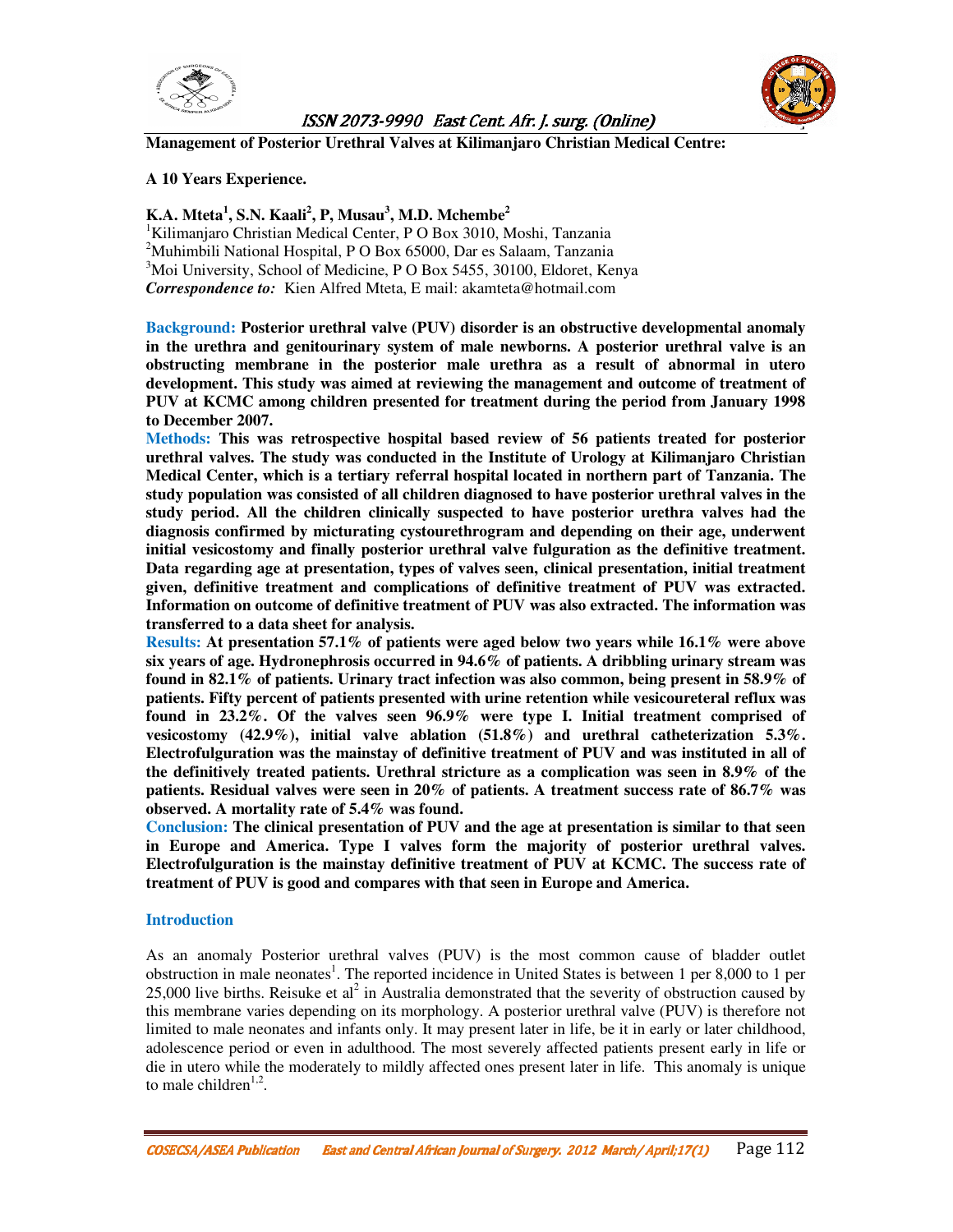



The clinical importance of PUV is that it may cause severe urethral obstruction resulting in widespread damage and dysfunction of the entire urinary tract. The effect of this damage may be reflected on the glomerular filtration, ureteral and bladder smooth muscle function, and urinary continence. Furthermore, PUV is the single most common urologic cause for renal failure and need for renal transplantation in children. Approximately 10-15% of children undergoing renal transplant have PUV as the cause of renal insufficiency, and approximately one third of patients born with PUV progress to end-stage renal disease  $(ESRD)^{1,3}$ .

One retrospective review in Michigan among 47 patients with delayed presentation revealed that 60% presented with urinary dribbling, 40% with urinary tract infection and 13% with voiding pain. Other symptoms were present in less than 10% of the cases and included poor stream, gross haematuria and proteinuria. In the same review, hydronephrosis and vesicoureteral reflux were present in 40% and 33% of the patients respectively at diagnosis. Serum creatinine was elevated in 35%. It was also found that, end stage renal disease developed in 10% of the cases. The severity of presenting signs and symptoms was significantly associated with renal impairment, while patient age at diagnosis was not $4$ .

It is a normal practice that in any case, management usually begins with placement of a small transurethral catheter to provide unobstructed vesical drainage. In the unusual situation in which the newborn urethra seems too small to accommodate the available endoscopes, an elective vesicostomy is appropriate and safe. Indeed, Walker preferred a vesicostomy to endoscopic ablation in the neonate, believing that this technique is safer and reduces the incidence of urethral strictures. It is well documented that the definitive management of posterior urethral valves is endoscopic destruction of the urethral valves. However, the initial management depends on the degree of renal insufficiency as well as the age of the child. It is accepted that older children who present with voiding dysfunction or urinary tract infection but have satisfactory renal function are easily and effectively treated initially by endoscopic destruction of the urethral valve alone. Decisions concerning selective surgery for persisting VUR, lingering UVJ obstruction (uncommon), or detrusor dysfunction are made on an individual basis $^{1,3,5}$ .

The surgical complications of posterior urethral valves include urethral stricture, urethral diverticula and urinary incontinence. Careful endoscopic destruction of valves, even in the newborn, has not been associated with a significant incidence of urethral stricture. However, the development of dense urethral strictures following transurethral ablation of posterior urethral valves is a well known complication, especially in the neonate. In one series evaluating 85 boys with posterior urethral valves no stricture were found during follow-up. In the same series urinary incontinence associated with transurethral incision occurred in 3 patients and a small urethral diverticulum was found in 1. In this series the complication rate associated with the transurethral incision itself was 5%. The fact remains that many children with posterior urethral valves have significant degrees of parenchymal dysplasia and demonstrate gradual but progressive loss of renal function during their lifetime. It is important that parents be aware that the diagnosis of posterior urethral valves means a long-term commitment to surveillance and care and that even today the eventual outcome is unclear in many instances<sup>6</sup>.

The aim of this study was to bring to light facts that had not been documented before pertaining to the challenges encountered in managing PUV which is a difficult and a life threatening condition at Kilimanjaro Christian Medical Center.

### **Patients and Methods**

This was a retrospective, descriptive hospital based study covering a ten years period from January 1998 to December 2007. Files of the patients who were treated for posterior urethral valves in the urology department of the KCMC hospital between January 1998 and December 2007 and met the inclusion criteria were retrieved from the KCMC medical records and relevant data was extracted. Age at presentation was taken as that age at which the patient first reported to KCMC for treatment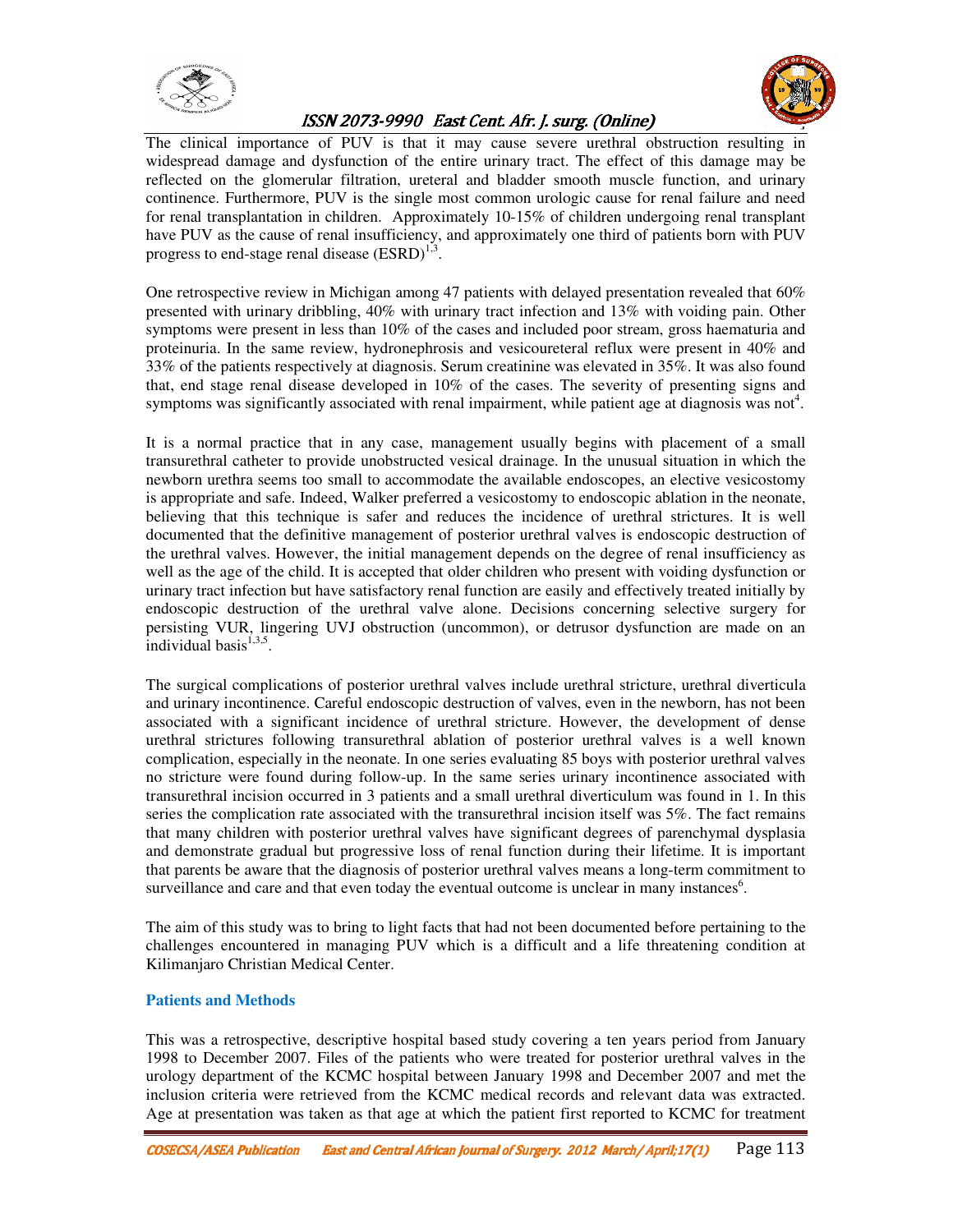



with the initial urinary symptoms that ultimately led to the diagnosis of PUV and subsequent treatment. Information on presence of hydronephrosis was derived from the abdominal ultrasound results. In case of misplaced ultrasound result sheet, the description made in the file by an attending specialist quoting the ultrasound results or made by a registrar during a major ward round was taken as valid information. This also applied to vesicoureteral reflux which was derived from MCUG results. Urinary bladder distension was taken as a clinical diagnosis.

Urinary ascites was strictly an ultrasound diagnosis considering the difficulty of assessing a child with respect to presence of ascites as all children with suspected PUV undergoes an ultrasound examination. Respiratory distress is a clinical diagnosis; the description of an attending physician was taken as valid information. Urinary tract infection was taken as prior history of recurrent fever associated with any one of the urinary symptoms like crying on micturition, painful micturition, straining on micturition, dribbling urinary stream or incontinence of urine. Laboratory evidence of urinary tract infection was considered valid even if the history lacked any indication of urinary tract infection. Dehydration is a clinical diagnosis and an attending physician's description was considered valid.

Electrolyte abnormalities are biochemical diagnoses and biochemical test results were referred to. Dribbling urinary stream was taken from the attending physician's description of the presenting complaint or amplification of the same. Failure to thrive was taken from a doctor's description of the patient's presenting complaints or the amplification of the presenting complaints. Urinary incontinence was taken from the attending physician's description of the patient's presenting complaints or amplification of the presenting complaints.

Prenatal diagnosis was registered when the patient had ultrasonographic evidence of posterior urethral valves like prenatal hydronephrosis, distended urinary bladder and oligohydramnious in the prenatal period. Types of valves were recorded according to the cystoscopic findings at the time of valve ablation or at diagnostic cystoscopy. The surgeon either clearly stated the type as type I or type III or gave a description that the researcher matched with one of the known types e.g. a description that states the finding of two fleshy valves originating distal to the verumontanum towards the membranous urethra implies type I valves.

The type of initial management, type of definitive treatment and complications of surgical treatment were derived from the documentation in the files. Regarding the outcome of surgery, serum creatinine before treatment was defined as the serum creatinine level at presentation. Serum creatinine level after treatment was defined as the serum creatinine level in the last visit. The stream of urine after treatment conformed to the patient's, parents or care taker's definition and the clinician's as documented in the file.

### **Results**

A total of 56 files of patients who underwent treatment of posterior urethral valves in the urology department at KCMC between January 1998 and December 2007 were retrieved from the medical records. These patients had a mean duration of follow up of 88 weeks with a standard deviation of 104. The minimum duration of follow up was 0 weeks and the maximum was 416 weeks. Forty five patients (80.4%) among these received definitive treatment of posterior urethral valves that is valve ablation either as an initial treatment or after an initial vesicostomy. The diagnosis was made by MCUG and confirmed by urethrocystoscopy at the time of definitive treatment. On average 6 patients were seen each year.

It was found that thirty two patients (57.1%) presented at the age below 2 years. Fifteen patients  $(26.8\%)$  presented between age 2 and 5 years. The remaining 9 patients  $(16.1\%)$  presented at the age 6 years and above (Table 1). The most common clinical presentation was hydronephrosis which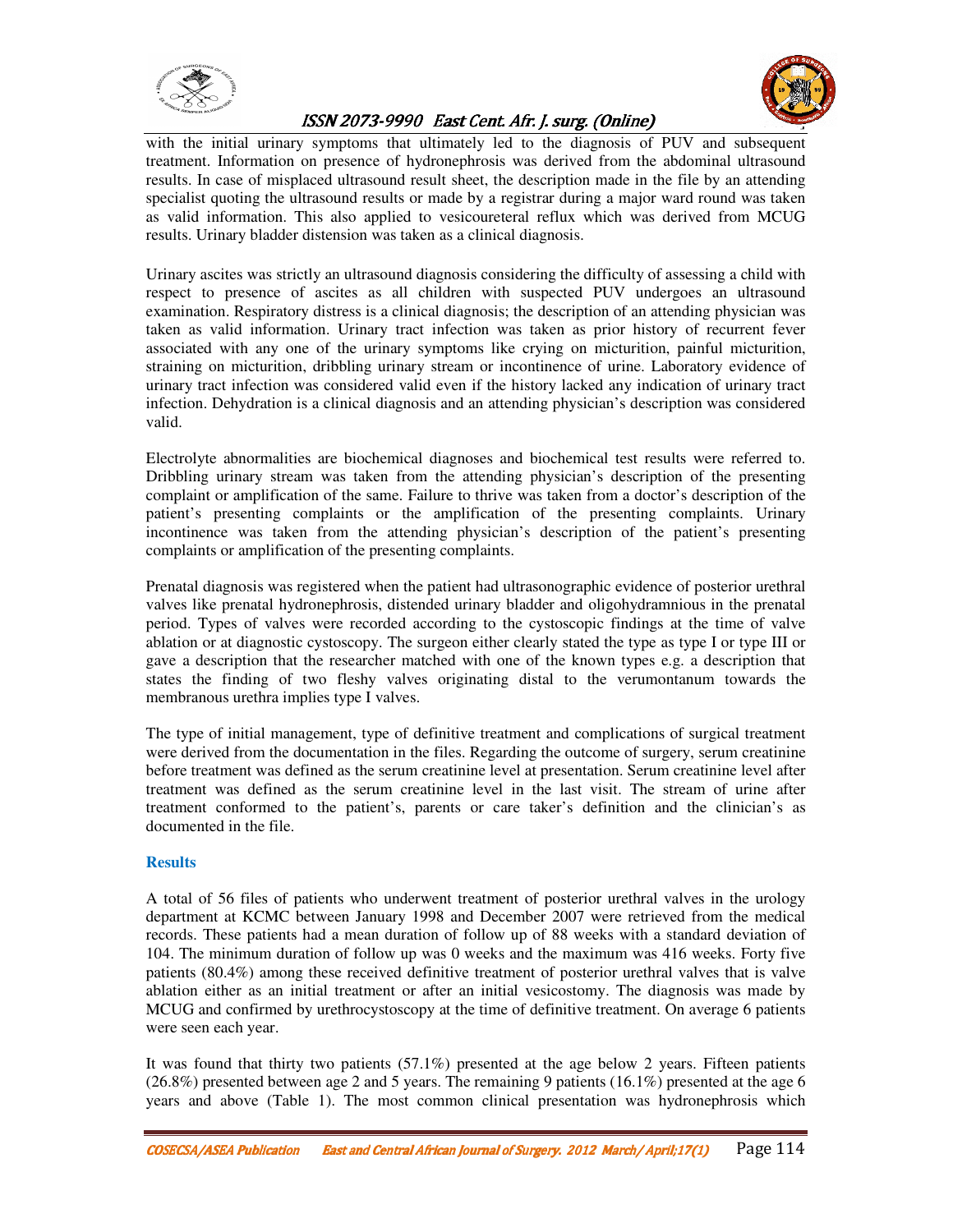



occurred in 53 patients (94.6%). Of these, 50 patients (94.3%) had bilateral hydronephrosis and the remaining 3 patients (5.7%) had unilateral hydronephrosis which was exclusively on the left side (Table 2). Dribbling urinary stream was the next commonest presentation occurring in 46 patients  $(82.1\%)$  while urinary ascites was the least occurring in 1 patient  $(1.8\%)$ . Vesicoureteral reflux was found to be present in 13 patients (23.2%). In 11 of these patients the information regarding the side of reflux was available and showed that 8 patients (72.7%) had left vesicoureteral reflux while only 3 patients (37.3%) had right vesicoureteral reflux. Table 2 summarizes the findings.

In only 32 among 46 patients who underwent urethrocystoscopic evaluation at the time of intended definitive treatment could information on the type of valves be obtained. Diagnostic urethrocystoscopies were not done routinely. However one patient underwent urethrocystoscopy for intentions of proceeding with valve ablation but the procedure was abandoned due to tight urethra especially at the meatus. The patient though initially presented with acute urinary retention did not come back for further treatment. It was found that 31 patients (96.9%) among the 32 patients had type I posterior urethral valves. One patient (3.1%) had type III posterior urethral valves.

It was found that among the 56 patients studied, 24 patients (42.9%) had vesicostomy as their initial treatment while 29 patients (51.8%) had valve ablation as their initial treatment. Among the 24 patients who had vesicostomy, 20 of them had definitive treatment later during their follow up. However, 4 patients did not receive definitive treatment because either they had not reached the optimum age for adequate urethral caliber or they got lost to follow up or died.

| <b>Age in Years</b>                  | <b>Number of Patients</b> | Percentage |
|--------------------------------------|---------------------------|------------|
| $\overline{\mathbf{0} - \mathbf{1}}$ | 32                        | 57.1       |
| $\overline{2-5}$                     | 15                        | 26.8       |
| $6 - 10$                             |                           | 12.5       |
| $11 - 15$                            |                           | 3.6        |
| <b>Total</b>                         | 56                        | 100.0      |

### **Table 1.** Age Distribution at presentation

| Table 2. Distribution According to Clinical Presentation and Investigation Findings |  |  |
|-------------------------------------------------------------------------------------|--|--|
|-------------------------------------------------------------------------------------|--|--|

| <b>Presentation</b>          | <b>Number of Patients</b> | Percentage |  |  |
|------------------------------|---------------------------|------------|--|--|
|                              |                           |            |  |  |
| Hydronephrosis               | 53                        | 94.6       |  |  |
| <b>Dribbling</b><br>urinary  | 46                        | 82.1       |  |  |
| stream                       |                           |            |  |  |
| <b>Urinary infections</b>    | 33                        | 58.9       |  |  |
| bladder<br><b>Urinary</b>    | 28                        | 50.0       |  |  |
| distension                   |                           |            |  |  |
| <b>Vesicoureteral reflux</b> | 13                        | 23.2       |  |  |
| <b>Failure to thrive</b>     | 12                        | 21.4       |  |  |
| Electrolyte                  | 7                         | 12.5       |  |  |
| abnormalities                |                           |            |  |  |
| <b>Urinary incontinence</b>  | 4                         | 7.1        |  |  |
| <b>Respiratory distress</b>  | 3                         | 5.4        |  |  |
| <b>Dehydration</b>           | 2                         | 3.6        |  |  |
| <b>Urinary ascites</b>       |                           | 1.8        |  |  |

COSECSA/ASEA Publication East and Central African Journal of Surgery. 2012 March/ April;17(1) Page 115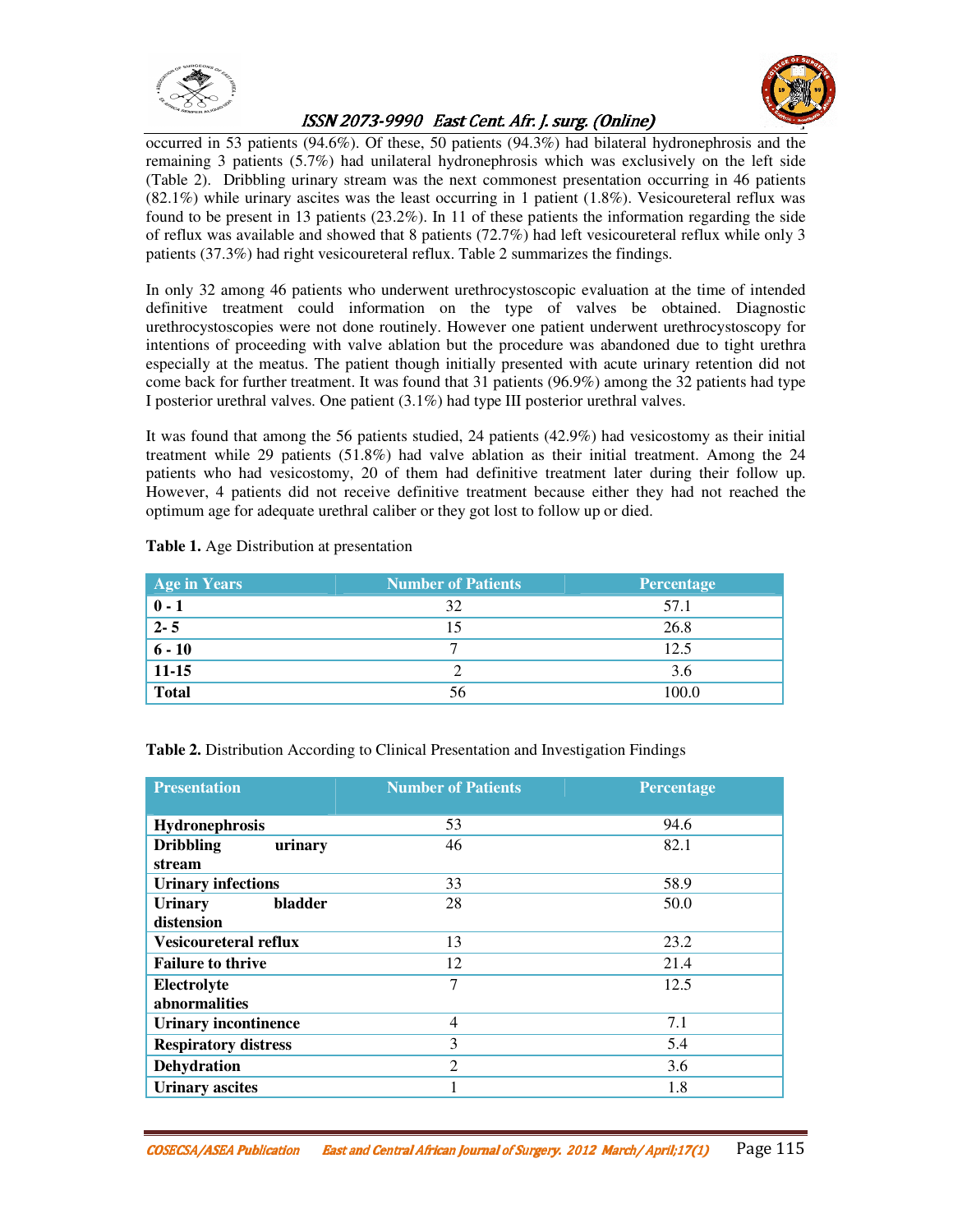



**Table 3.** Distribution According to Type of Initial Treatment Given

| <b>Initial Management</b>     | <b>Number of Patients</b> | Percentage |
|-------------------------------|---------------------------|------------|
| <b>Vesicostomy</b>            | 24                        | 42.9       |
| <b>Initial Valve Ablation</b> | 29                        | 51.8       |
| Urethral catheter             | 3                         | 5.3        |
| <b>Total</b>                  | 56                        | 100.0      |

### **Table 4.** Complications of Definitive Treatment of PUV

| <b>Surgical Complication</b> | Number of Patients | Percentage $(n = 45)$ |
|------------------------------|--------------------|-----------------------|
| <b>Urethral Stricture</b>    |                    | 8.9                   |
| <b>Residual Valves</b>       |                    | 20                    |
| <b>Total</b>                 | 13                 | 28.9                  |

### **Table 5.** Serum creatinine level before and after treatment

| <b>Definitive</b><br><b>Treatment</b><br><b>status</b> | <b>Serum</b><br>before treatment |               | <b>CONTEXT</b> creatinine Ratio of normal to Serum<br>raised<br>serum<br>creatinine | after treatment | <b>Example 18</b> creatinine | of<br><b>Ratio</b><br>normal<br>to<br>raised<br>serum |
|--------------------------------------------------------|----------------------------------|---------------|-------------------------------------------------------------------------------------|-----------------|------------------------------|-------------------------------------------------------|
|                                                        | <b>Normal</b>                    | <b>Raised</b> |                                                                                     | <b>Normal</b>   | <b>Raised</b>                | creatinine                                            |
| Yes                                                    | 26                               | 17            | 1.5                                                                                 | 22              |                              | 5.5                                                   |
| N <sub>0</sub>                                         |                                  |               |                                                                                     | <b>NA</b>       | <b>NA</b>                    | NA                                                    |

Three patients received neither of the above treatment except for urethral catheterization. One of them underwent a cystoscopy with confirmation of the valves but fulguration of the valves was deferred till the urethra attains adequate size to accommodate available resectoscopes. The patient did not come back. The other two patients died before such treatment could be instituted as they presented in moribund condition, one with respiratory distress from pneumonia and urosepsis and the other from respiratory distress only. Table 3 summarizes the findings.

It was found that 45 patients (80.4%) underwent a definitive treatment of the posterior urethral valves which is valve ablation. In 11 patients (19.6%) the treatment had not been given for various reasons. Three of them died before the institution of the definitive treatment, one of these dying shortly after vesicostomy.

Another three of the untreated 11 patients underwent vesicostomy as an initial treatment and were waiting to reach an optimum age for adequate urethral caliber before definitive treatment. Four patients among the untreated 11 got lost to follow up, three of them after an initial vesicostomy and the other one after a cystoscopic evaluation confirming PUV type I but with the urethra too small to admit available resectoscopes. The patient did not turn up for the next scheduled visit. In the remaining one patient the information was not complete. He underwent vesicostomy after confirmation of PUV by MCUG. Information on subsequent treatment was missing but he had his vesicostomy closed as per new file notes and was voiding with a good stream per urethra and

COSECSA/ASEA Publication East and Central Af COSECSA/ASEA Publication East and Central African Journal of Surgery. and African Journal of Surgery. 2012 rican Surgery. 2012 March/ April;17(1) / Page 116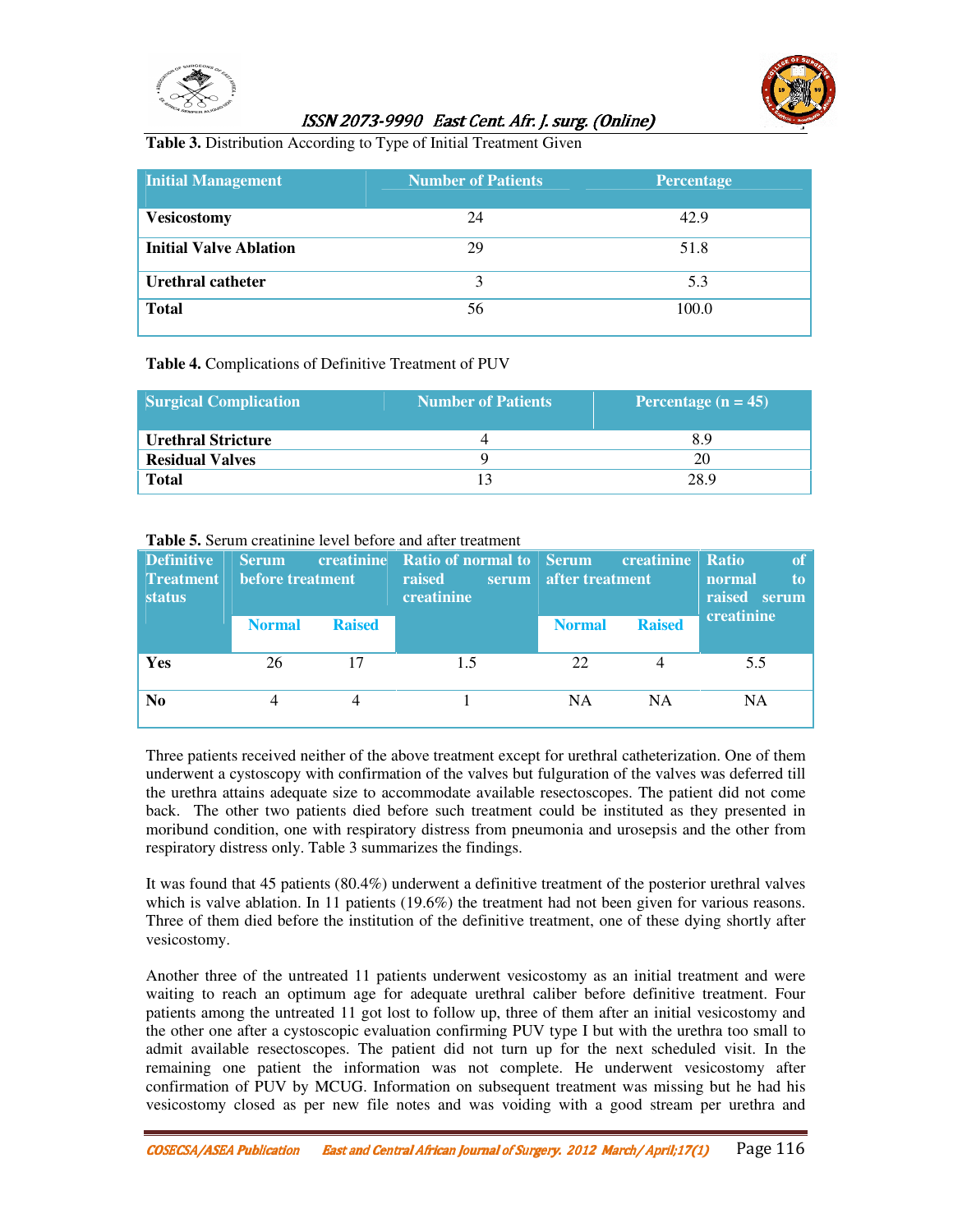



hydronephrosis was resolving. All the 45 patients (100%) who received definitive treatment had electrofulguration as the mode of valve ablation as a primary procedure. One patient had a cold knife incision of the valves at a repeat valve ablation.

Urethral stricture as a complication occurred in 4 patients (8.9%) among the 45 patients who underwent electro fulguration of the vales. No patients developed urinary incontinence as a complication of surgical treatment of the valves. Among the 45 patients who had definitive treatment of PUV, 9 patients (20%) had residual valves which required repeat valve ablation. Seven of these patients had good stream of urine after repeat valve ablation, two of whom were lost to follow up immediately post operatively. Disregarding the residual valves as a complication of definitive treatment, the overall complication rate was 8.9% comprising urethral stricture alone. Table 4 shows the findings. It was found that the ratio of the number of patients with normal serum creatinine to those with raised serum creatinine increased approximately four times after treatment from 1.5 to 5.5 signifying the efficacy of the treatment (Table 5).

Among the 45 patients who underwent definitive treatment of PUV, 39 patients (86.7%) voided with a good stream. Two patients (4.4%) had a weak stream and 1 patient (2.2%) could only dribble. One patient (2.2%) remained diverted by suprapubic cystostomy. In two patients the information regarding the stream of urine after treatment was not available as the patient was lost to follow up immediately after discharge (Table 6).

Three patients died during the study period giving a mortality rate of 5.4%. All the deaths occurred among children aged 5 years and below. Note that the ages referred to here are the ages of patients at their last follow up visit or admission (for those who did not attend for follow up) and do not necessarily correspond with the age at presentation unless the patient died shortly at presentation. It was found that respiratory distress, urosepsis and renal failure overlapped as the causes of death each contributing two thirds of the causes.

| <b>Stream of urine</b> | <b>Number of patients</b> | Percentage |
|------------------------|---------------------------|------------|
| Good                   | 39                        | 86.7       |
| Poor                   | 2                         | 4.4        |
| <b>Dribbling</b>       |                           | 2.2        |
| No stream              |                           | 2.2        |
| Lost to follow up      | 2                         | 4.4        |
| <b>Total</b>           | 45                        | 100.0      |

**Table 6.** Urine Stream of Patients after Surgical Treatment

### **Discussion**

In this study 56 files of patients were reviewed. Not all of them had the complete required data. Some of the patients got lost to follow up soon after discharge from initial treatment. Definitive treatment was instituted in 80.4% of the patients, which are 45 patients out of the 56 patients studied. An average of 6 new cases per year was noted. This is in keeping with a similar review done in Melbourne, Australia, between 1950 and 1979 where an average of 5 patients was seen per year<sup>7</sup>. In children's hospital of Philadelphia an average of 8 patients with PUV were seen per year in a span of ten years<sup>8</sup>. However a higher prevalence was observed in the Netherlands where an average of 25 patients was seen per year in a span of 5 years<sup>9</sup>.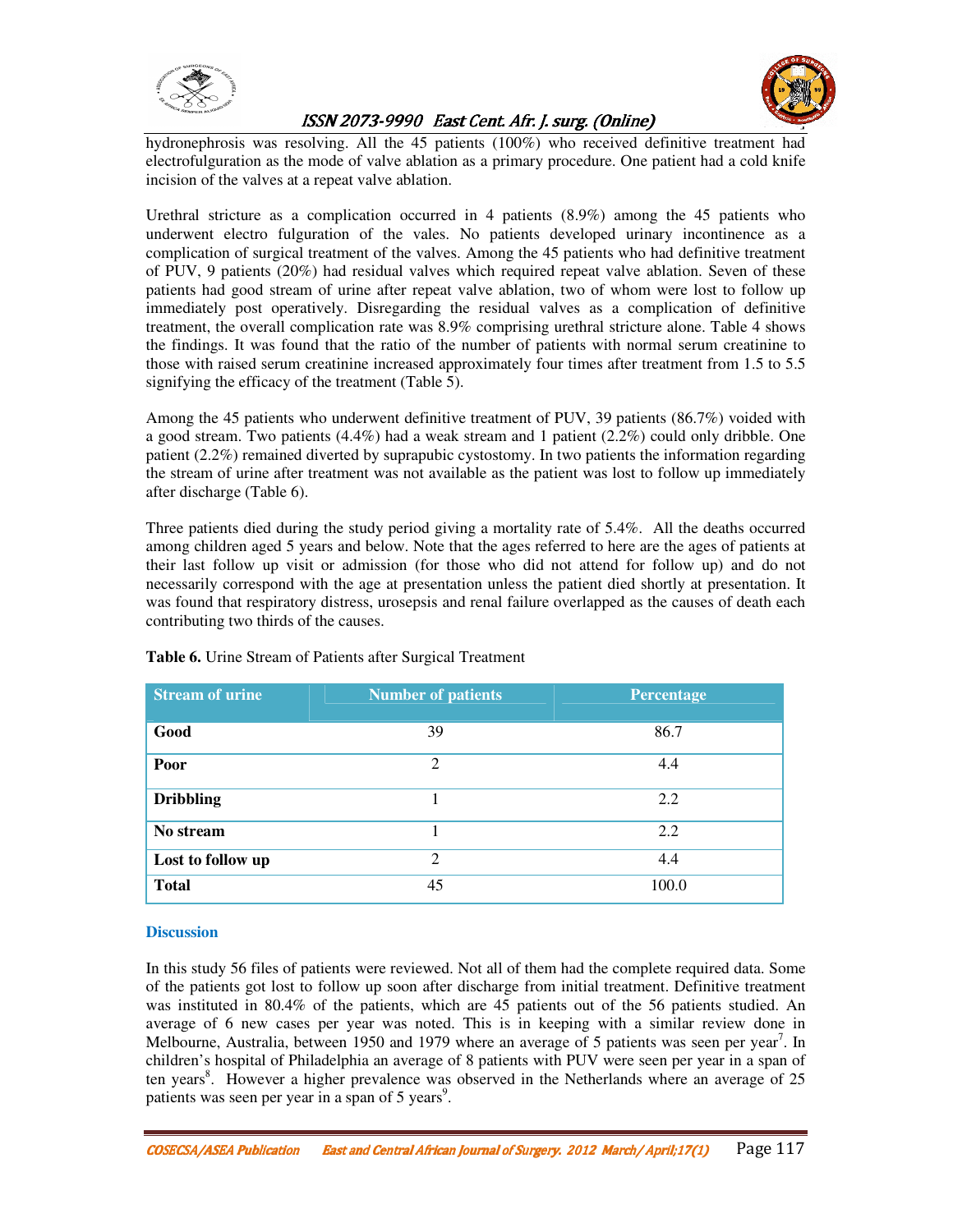



The age distribution of the patients with PUV is in keeping with the trend observed in other published series. Most patients present in the neonatal and infancy periods, followed by toddlers and lastly school age boys<sup>1,3</sup>. In the present study 57.1% of patients presented in the first year of life representing the neonates and infants, 26.8% of patients presented between the age of 2 and 5 years which represents the toddlers and the remaining 16.1% presented at age between 6 and 15 years representing the school age boys. In Melbourne, Australia, among 135 patients, 51.1% of them presented at age 0-1 years, 20 % presented between 1-5 years and 28.9% presented at age above 5 years<sup>7</sup>.

The clinical presentation reveals a picture similar to that seen in some series in Europe and America. In this study 53 patients (94.6%) had hydronephrosis. In Atlanta Georgia, of the 22 patients studied, all (100%) had hydronephrosis. The prevalence of hydronephrosis in this study, however, is more than twice comparing with the Michigan study where it was  $40\%$ <sup>4</sup>. In this study 50 (94.3%) of the 53 patients who had hydronephrosis presented with bilateral hydronephrosis and only 3 patients presented with unilateral hydronephrosis all involving the left kidney. This compares with findings in Georgia where of the 22 patients, 18 (81.8%) had bilateral hydronephrosis and the remaining 4  $(18.2\%)$  had unilateral hydronephrosis<sup>10</sup>. The preponderance of left hydronephrosis and vesicoureteral reflux was observed in this study. Similar findings have been documented in other series. The syndrome of unilateral vesicoureteral reflux, hydronephrosis and a nonfunctioning kidney has been recognized and shows propensity to the left side <sup>8</sup>. Patients with no hydronephrosis are said to have a milder form of the disease according to Hendren's clinical classification system<sup>9</sup>.

Vesicoureteral reflux was present in 13 (23.2%) of the 56 patients. In standard textbooks it is said to be present in 30 to 40% of the patients<sup>3,5,</sup>. In the Netherlands a rate of vesicoureteral reflux of 21.8% was found among 124 patients studied [9]. As stated earlier the propensity of vesicoureteral reflux to the left side has been recognized<sup>17, 34</sup>. In this study, of 13 patients with VUR, 11 patients could be stratified into left VUR or right VUR. Of these11 patients, 8 had left VUR and 3 had right VUR demonstrating propensity to the left.

In this study dribbling urinary stream was seen in 42 patients (82.1%) and urinary tract infection was seen in 33 patients (58.9%). This compares with a review of 47 patients in Michigan where 60% presented with urinary dribbling and 40% presented with urinary tract infection<sup>4</sup>. In the Netherlands urinary tract infection was found in  $30\%$  of 124 patients reviewed<sup>9</sup>.

Type I posterior urethral valves was found to be the commoner of the two types accounting for 96.9% of the patients who underwent urethrocystoscopy at the time of valve ablation. This correlates with the generally accepted rates documented in standard textbooks of urology where type I posterior urethral valves is said to account for more than 95% of the cases and type III accounts for the remainder<sup>3</sup>. However in Ohio Crooks found the prevalence of type I posterior urethral valves among 36 patients studied to be  $80.6\%$ <sup>11</sup>. Type I posterior urethral valves is said to be associated with good  $prognosis<sup>3</sup>$ .

In this study the initial treatment given was of mainly two types namely vesicostomy and initial valve ablation. These are acceptable modalities of initial treatment of PUV worldwide. Vesicostomy is said to be an effective and safe temporizing measure to manage babies with posterior urethral valves $12$ . Vesicostomies are closed after valve ablation usually when the child has grown and the urethra can accommodate the size of available resectoscope. This may occur at the age one year and above. In this review 45 patients (80.0%) underwent definitive treatment of PUV either as an initial treatment or after an initial vesicostomy. All of these patients underwent electrofulguration of the valves as a primary treatment. Of the 9 patients who underwent repeat valve ablation for residual valves one underwent a cold knife incision of the residual valves. The accepted standard of treatment worldwide is ablating the valves under direct vision<sup>13</sup>. Electrofulguration was done by applying an electrocoagulating current to the valve through a resectoscope loop or Bugbee electrode. It is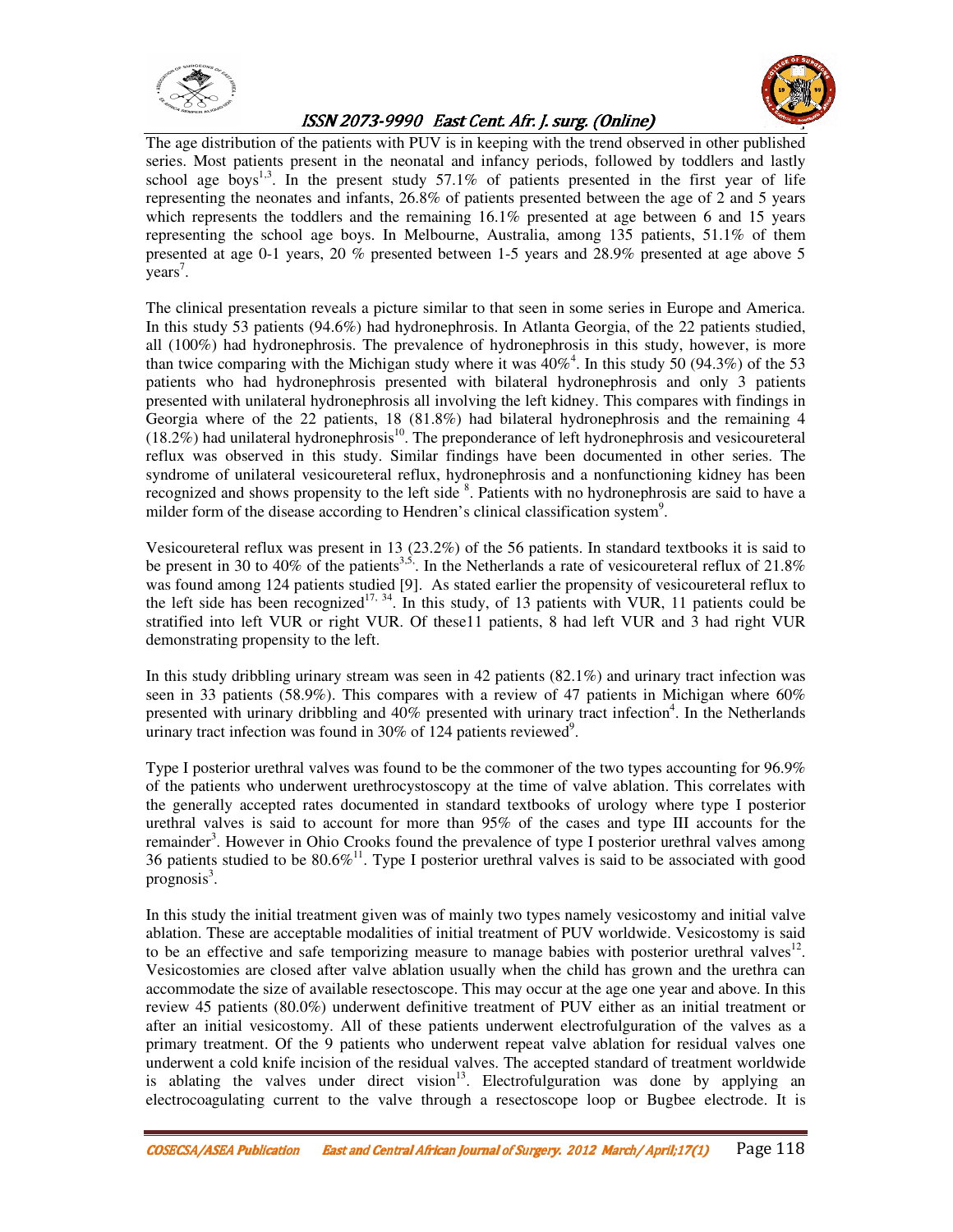



recommended that the current delivered should be just enough to fulgurate the valves leaving the surrounding urethra and the sphincter intact thus preventing subsequent stricture formation and stress incontinence respectively<sup>11</sup>. Nijman and Scholtmeyer<sup>9</sup> recommended cold knife incision as the mode of valve ablation especially in neonates to prevent urethral stricture.

Regarding the complications of surgical treatment of PUV, urethral stricture was found to be the sole surgical complication of PUV in this series at a rate of 8.9%. Urethral stricture is a recognized complication of ablation of PUV. Similar findings were obtained in Columbus, Ohio, where a urethral stricture rate of 8.3% was observed post fulguration $^{11}$ . In Florida in a review of 28 patients treated by electrofulguration a higher rate was observed whereby 7 patients (25%) developed urethral stricture and all of these involved patients who were treated at age <1 year. No stricture developed in any of the patients older than 1 year at the time of treatment<sup>12</sup>. On the other hand Nijman, using a cold knife, reported no incidence of stricture in his series of 85 boys treated for PUV. The neonates and low birth weight babies are recognized to be at a higher risk for urethral stricture complication and so are the  $in$ fants<sup>14</sup>.

The outcome of surgical treatment of posterior urethral valves shows improvement of patients in terms of the level of serum creatinine. The study demonstrated a rise in the ratio of patients with normal serum creatinine to patients with raised serum creatinine eleven fold after treatment from 0.5 before treatment to 5.5 after treatment. The four patients with persistently elevated serum creatinine after treatment may represent a subset of patients with concomitant supravesical obstruction either at the ureterovesical junction or the pelviureteric junction. These are patients that may benefit from initial supravesical diversion to stabilize them before the definitive valve ablation or will require corrective surgery even after initial definitive valve ablation that is neoureterocystostomy or pyeloplasty<sup>3</sup>.

The outcome of treatment as regards stream of urine showed a success rate of 86.7% with good urine stream. This is an acceptable success rate. The patients who had unsatisfactory stream of urine are those who had urethral stricture complication and included 2 patients with poor stream and one patient with dribbling stream. The other patient remained diverted by suprapubic cystostomy after an unsuccessful anastomotic urethroplasty. This demonstrates the morbidity associated with  $PUV<sup>3</sup>$ .

An overall mortality rate of 5.4% was observed in the studied patients. Mortality was observed among the under fives only. No mortality was observed in age groups above 6 years. In a series of 135 patients in Melbourne, 22 patients died making an overall mortality rate of  $16.3\%$ <sup>7</sup>. In Ohio, of the 36 patients studied one patient died at home following valve ablation making a mortality rate of 2.8% in the series. The cause of death was thought to be sudden infant death syndrome<sup>11</sup>.

The causes of death overlapped. These were respiratory distress, urosepsis and renal failure each contributing 66.7% of the causes. This contrasts with literature from the current standard text books which states that currently with diagnosis made early prenatally respiratory distress accounts for most deaths. In our study none of the patients studied was diagnosed to have PUV prenatally. This is probably the reason why urosepsis and renal failure featured among the causes<sup>3</sup>.

### **Conclusion**

The presentation of PUV at KCMC is comparable with the presentation elsewhere in the world. Vesicostomy and initial valve ablation are the common modalities of initial treatment of PUV at KCMC. Electrofulguration of the valves is generally the sole and acceptable modality of definitive treatment of posterior urethral valves adopted at KCMC. Worldwide, electrofulguration is the standard treatment against which any other treatment should be compared. Urethral stricture was the sole complication of surgical treatment of PUV and it occurred at a rate of 8.9%. This rate compares with studies done in Europe and America and is within acceptable limits. The success rate of 86.7% of treatment of PUV compares favorably with published results worldwide.